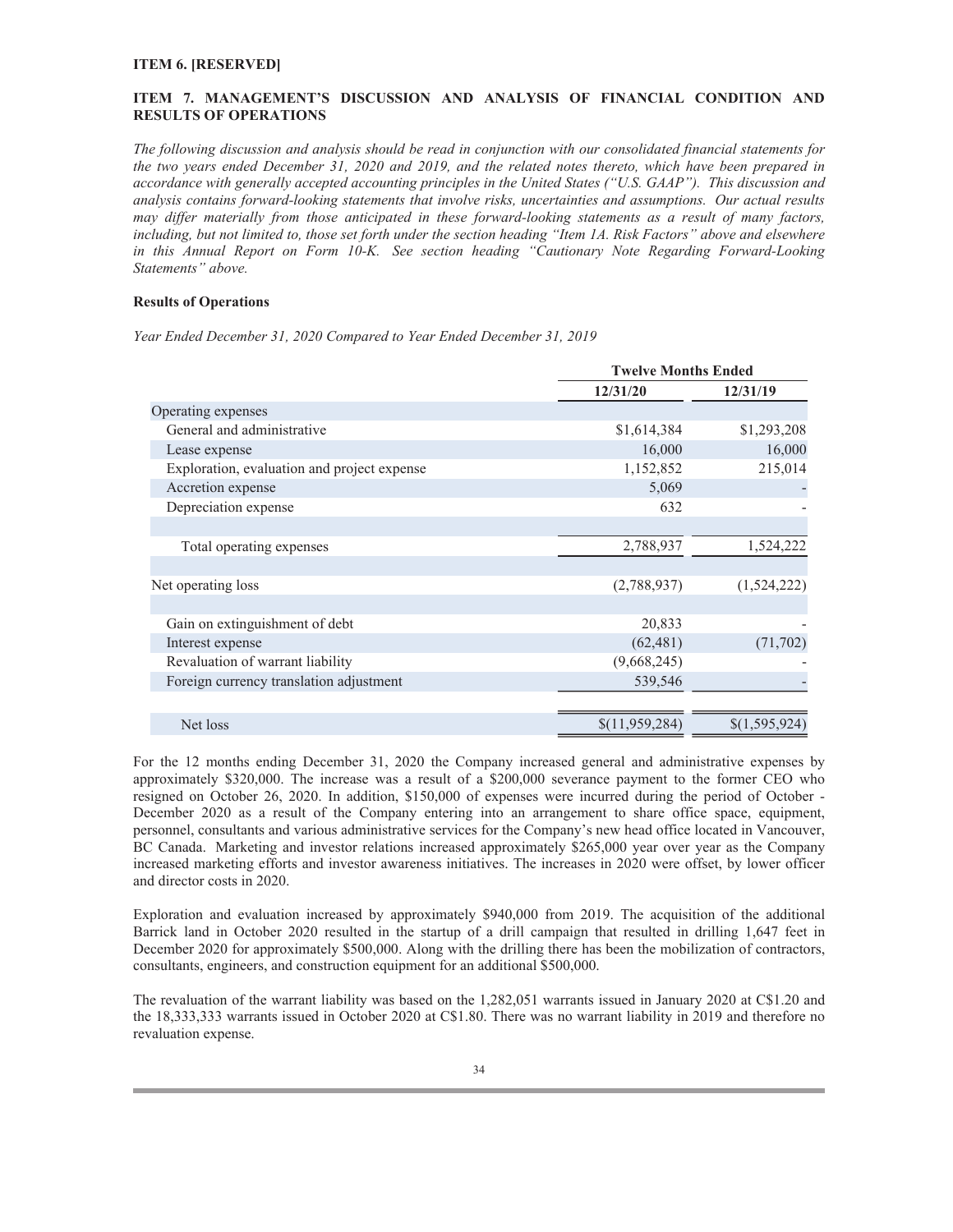### **Liquidity and Capital Resources**

The Company has no revenue generating operations from which it can internally generate funds. To date, the Company's ongoing operations have been financed by the sale of its equity securities by way of public offerings, private placements and the exercise of incentive stock options and share purchase warrants. The Company believes that it will be able to secure additional private placements and public financings in the future, although it cannot predict the size or pricing of any such financings. This situation is unlikely to change until such time as the Company can develop a bankable feasibility study on one of its projects.

On January 16, 2020, the Company sold an aggregate of 2,564,103 Units for gross proceeds to the Company of CAD\$2,000,000 to accredited investors pursuant to a subscription agreement. Each Unit was sold for a purchase price of C\$0.78 per Unit and consisted of: (i) one share of the Company's common stock and (ii) a two-year warrant to purchase 50% of the number of shares of common stock purchased at an exercise price of C\$0.20 per share. In addition, the Company paid a total of C\$118,918 for finder's fees on subscriptions under the Offering and issued to the finder 152,458 share purchase warrants. Each Finder Warrant entitles the holder to acquire one share of common stock at an exercise price of C\$1.20 per share for a period of 24 months from the date of issuance.

On October 26, 2020, the Company sold an aggregate of 18,333,333 Units for gross proceeds to the Company of CAD\$22,000,000 to accredited investors pursuant to a subscription agreement. Each Unit was sold for a purchase price of CAD\$1.20 per Unit and consisted of: (i) one share of the Company's common stock and (ii) a four-year warrant to purchase one share of common stock purchased at an exercise price of CAD\$1.80 per share. Also, on the same date, the Company completed a land acquisition transaction for an aggregate consideration of 9,100,000 units of the Company, each unit consisting of one share of common stock and one four-year warrant to purchase one share of common stock at an exercise price of CAD\$1.80 per share.

# *Liquidity*

As at December 31, 2020, the Company had total liquidity of \$14,342,000 in cash and cash equivalents. The Company had working capital of \$14,153,000 and an accumulated deficit of \$23,626,000. For the year ended December 31, 2020, the Company had negative operating cash flows before changes in working capital of \$1,819,000 and a net loss of \$11,959,000.

As at December 31, 2019, the Company had total liquidity of \$45,000 in cash and cash equivalents. The Company had negative working capital of \$470,000 and an accumulated deficit of \$11,666,000. For the year ended December 31, 2019, the Company had negative operating cash flows before changes in working capital of \$919,000 and a net loss of \$1,596,000.

## *Capital Management*

The Company's objectives when managing capital are to safeguard the Company's ability to continue as a going concern in order to pursue the development and exploration of its mineral properties and to maintain a flexible capital structure, which optimizes the costs of capital to an acceptable risk.

As of March 15, 2020, capital structure of the Company currently consists of 68,755,601 shares of common stock, par value \$0.0001. The Company manages the capital structure and adjusts it in response to changes in economic conditions, its expected funding requirements, and risk characteristics of the underlying assets. The Company's funding requirements are based on cash forecasts. In order to maintain or adjust the capital structure, the Company may issue new debt, new shares and/or consider strategic alliances. Management reviews its capital management approach on a regular basis. The Company is not subject to any externally imposed capital requirements.